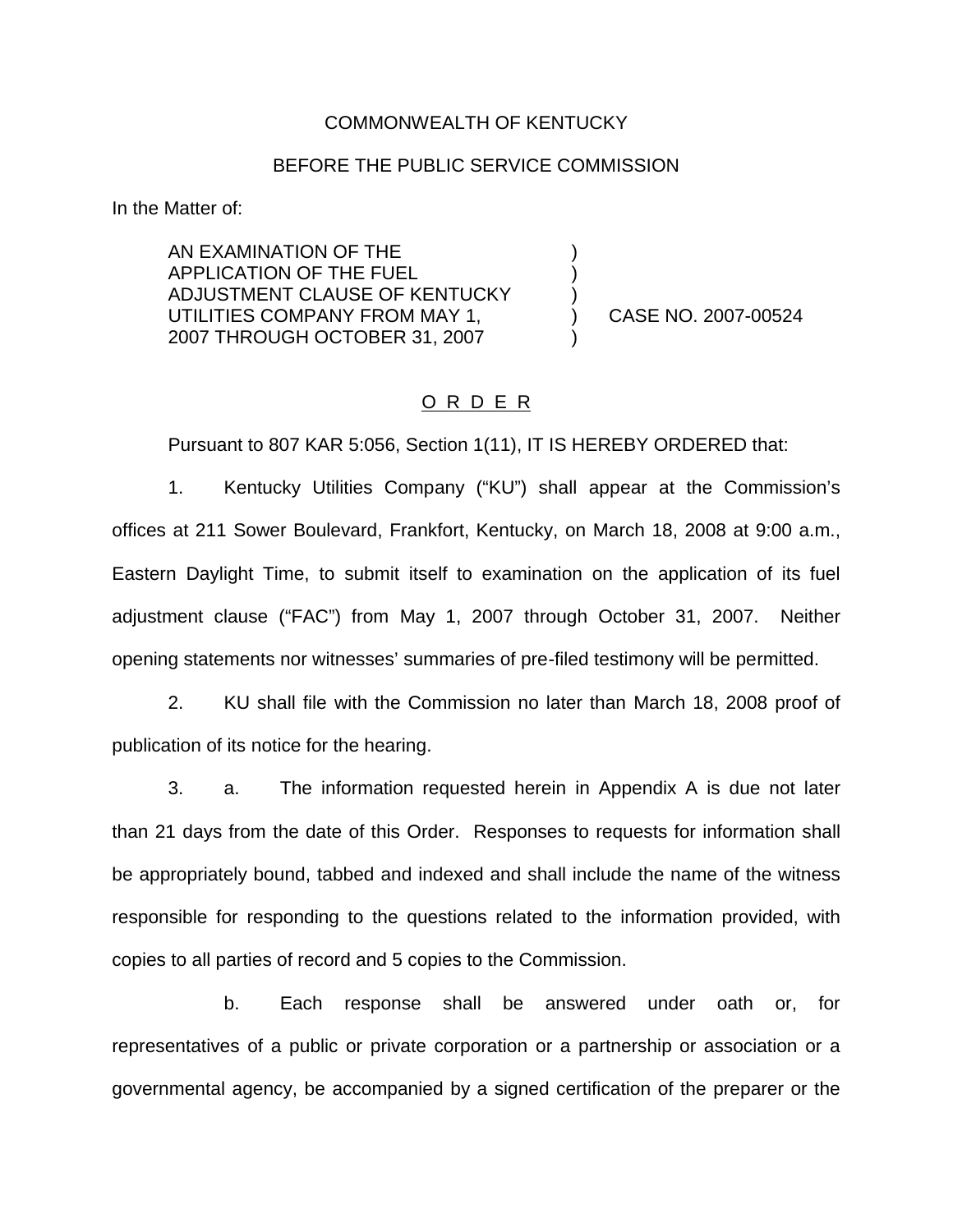person supervising the preparation of the response on behalf of the entity that the response is true and accurate to the best of that person's knowledge, information, and belief formed after a reasonable inquiry.

c. Any party shall make timely amendment to any prior responses if it obtains information which indicates that the response was incorrect when made or, though correct when made, is now incorrect in any material respect.

d. For any requests to which a party refuses to furnish all or part of the requested information, that party shall provide a written explanation of the specific grounds for its failure to completely and precisely respond.

4. Any party who wishes to file testimony in this proceeding or to request information from KU may petition the Commission for a procedural schedule.

5. All documents that KU filed with the Commission pursuant to 807 KAR 5:056, Section 1(7) and (9), during the period under review are incorporated by reference into the record of this proceeding.

6. The official record of the proceeding shall be by video only, unless otherwise requested by a party to this proceeding.

Done at Frankfort, Kentucky, this 23<sup>rd</sup> day of January, 2008.

By the Commission

ATTEST:

**Executive Director**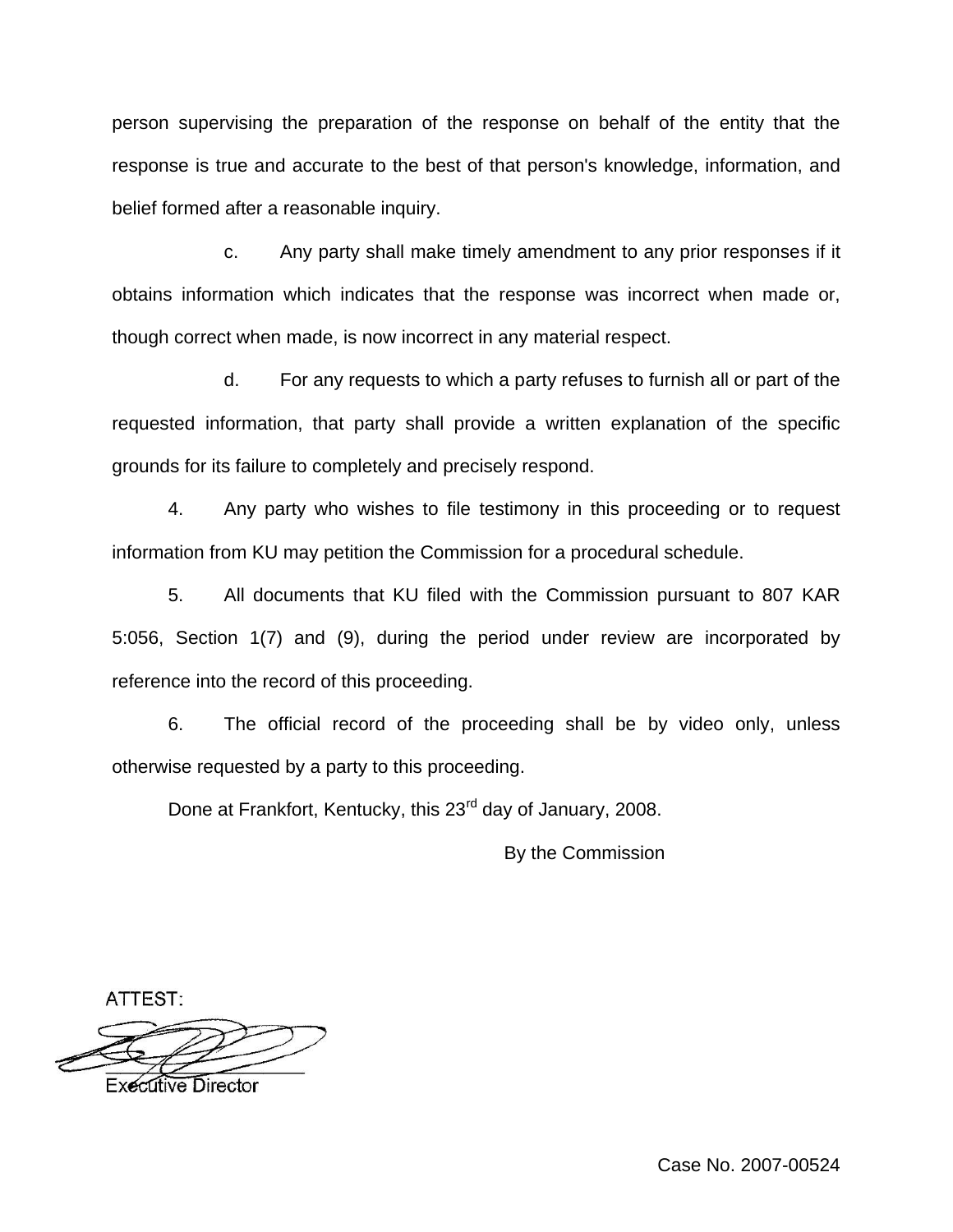#### APPENDIX A

## APPENDIX TO AN ORDER OF THE KENTUCKY PUBLIC SERVICE COMMISSION IN CASE NO. 2007-00524 DATED JANUARY 23, 2008

1. For the period from May 1, 2007 through October 31, 2007, list each vendor from whom coal was purchased and the quantities and the nature of each purchase (e.g., spot or contract).

2. For each generating station or unit for which a separate coal pile is maintained, state for the period from May 1, 2007 through October 31, 2007 the actual amount of coal burned in tons, the actual amount of coal deliveries in tons, the total kWh generated, and the actual capacity factor at which the plant operated.

3. List all firm power commitments for KU from May 1, 2007 through October 31, 2007 for (a) purchases and (b) sales. This list shall identify the electric utility, the amount of commitment in MW, and the purpose of the commitment (e.g., peaking, emergency).

4. Provide a monthly billing summary for sales to all electric utilities for the period May 1, 2007 through October 31, 2007.

5. List KU's scheduled, actual, and forced outages between May 1, 2007 through October 31, 2007.

6. List all existing fuel contracts categorized as long-term (i.e., more than 1 year in length). Provide the following information for each contract:

a. Supplier's name and address.

b. Name and location of production facility.

c. Date when contract was executed.

d. Duration of contract.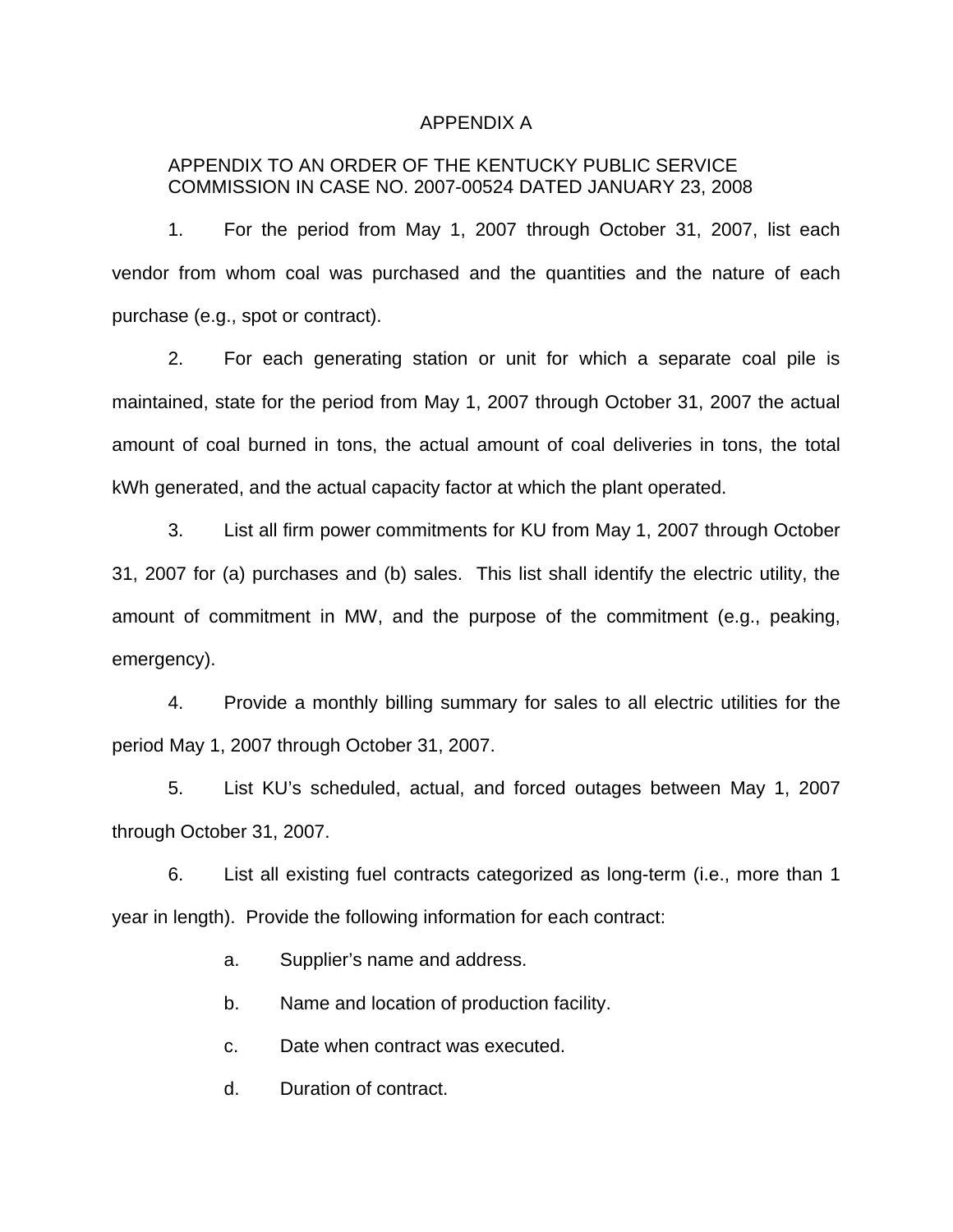- e. Date(s) of each contract revision, modification or amendment.
- f. Annual tonnage requirements.
- g. Actual annual tonnage received since the contract's inception.
- h. Percent of annual requirements received during the contract's term.
- i. Base price.
- j. Total amount of price escalations to date.
- k. Current price paid for coal under the contract  $(i + j)$ .

7. a. Does KU regularly compare the price of its coal purchases with those paid by other electric utilities?

b. If yes, state:

(1) How KU's prices compare with those of other utilities for the review period.

(2) The utilities that are included in this comparison and their location.

8. State the percentage of KU's coal, as of the date of this Order, that is delivered by:

- a. rail.
- b. truck.
- c. barge.

9. a. State KU's coal inventory level in tons and in number of days' supply as of October 31, 2007.

b. Describe the criteria used to determine number of days' supply.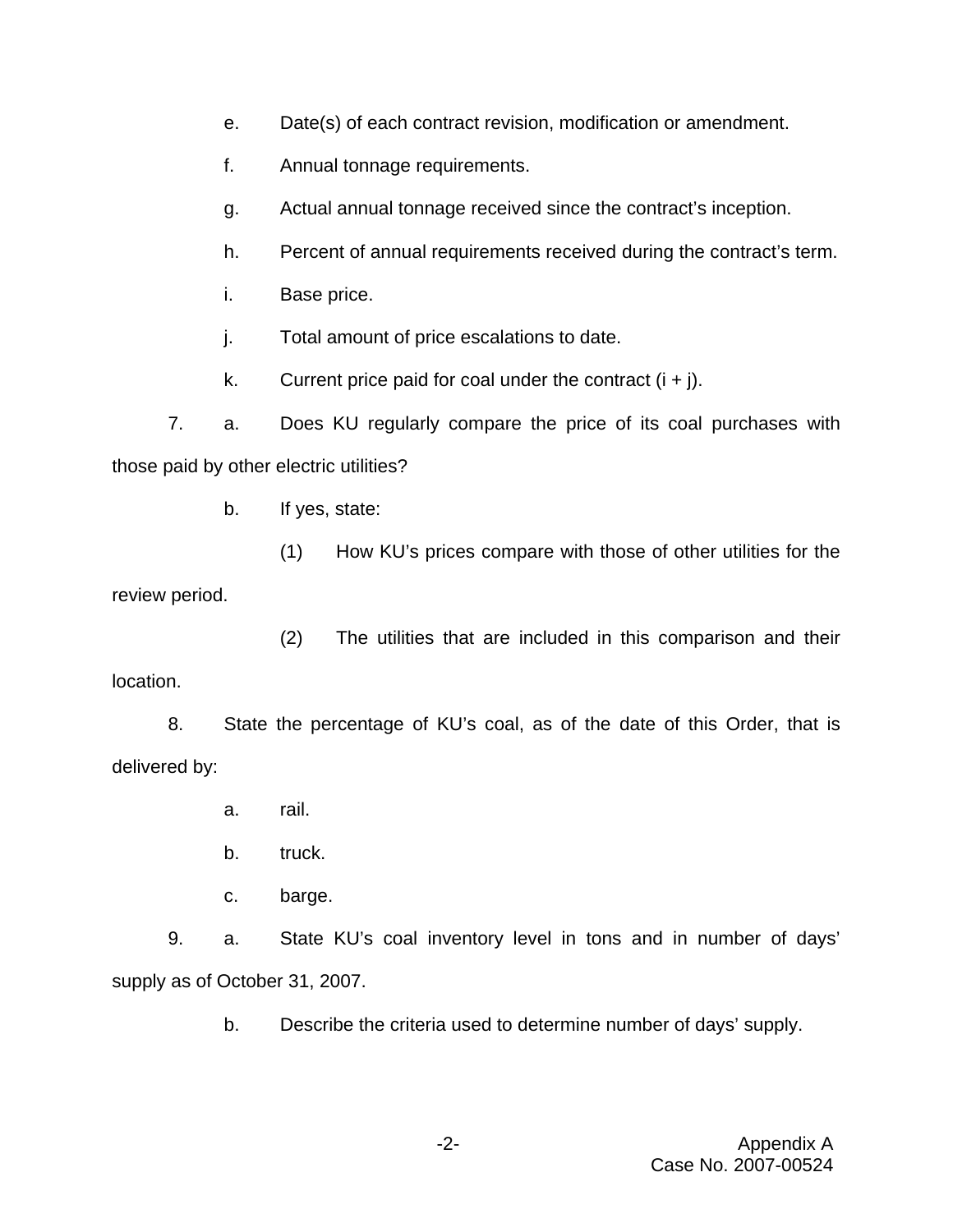c. Compare KU's coal inventory as of October 31, 2007 to its inventory target for that date.

d. If actual coal inventory exceeds inventory target by 10 days' supply, state the reasons for excessive inventory.

e. (1) Does KU expect any significant changes in its current coal inventory target within the next 12 months?

(2) If yes, state the expected change and the reasons for this change.

10. a. Has KU audited any of its coal contracts during the period from May 1, 2007 through October 31, 2007?

- b. If yes, for each audited contract:
	- (1) Identify the contract.
	- (2) Identify the auditor.
	- (3) State the results of the audit.
	- (4) Describe the actions that KU took as a result of the audit.

11. a. Has KU received any customer complaints regarding its FAC during the period from May 1, 2007 through October 31, 2007?

- b. If yes, for each complaint, state:
	- (1) The nature of the complaint.
	- (2) KU's response.

12. a. Is KU currently involved in any litigation with its current or former coal suppliers?

b. If yes, for each litigation: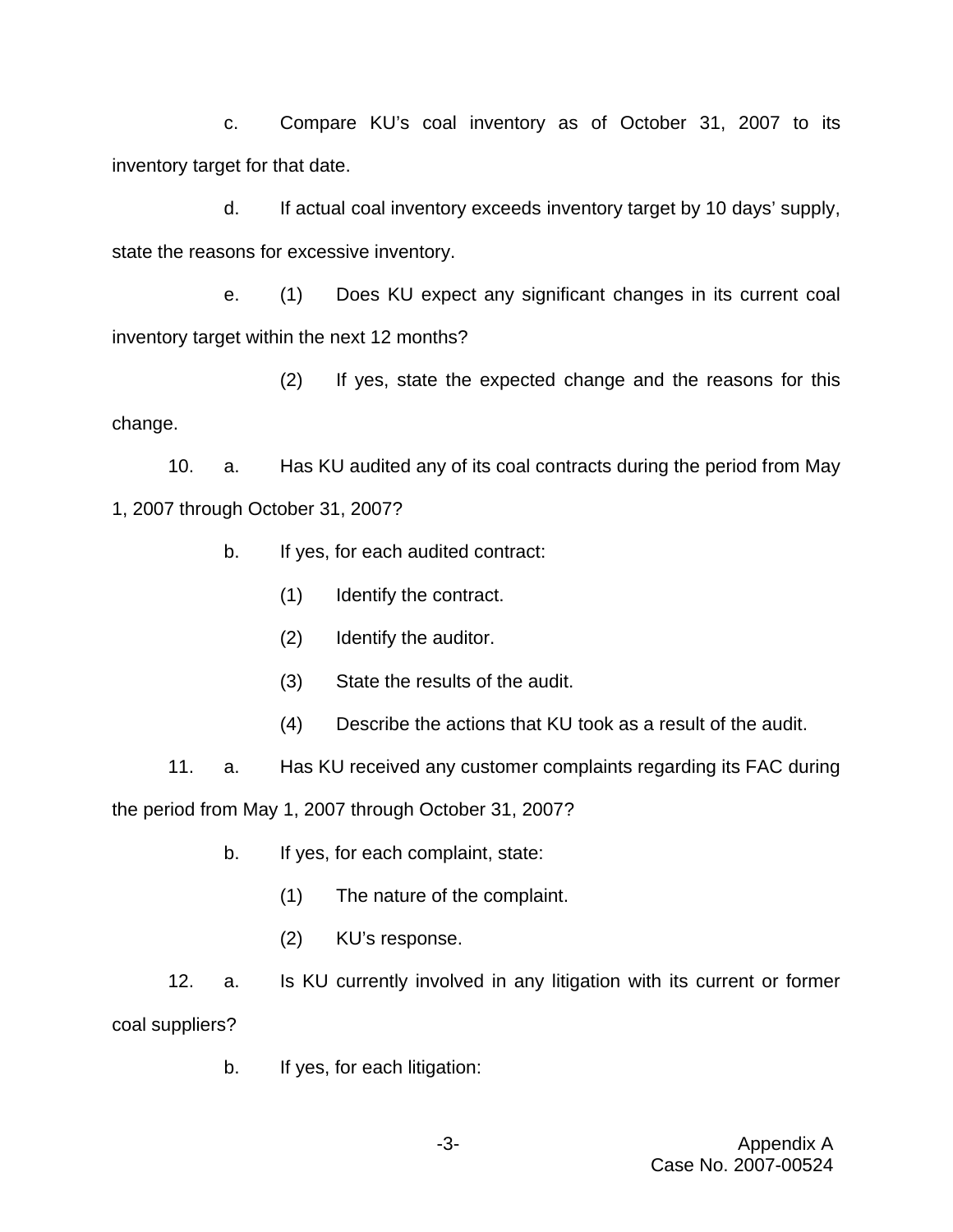- (1) Identify the coal supplier.
- (2) Identify the coal contract involved.
- (3) State the potential liability or recovery to KU.
- (4) List the issues presented.
- (5) Provide a copy of the complaint or other legal pleading that

initiated the litigation and any answers or counterclaims. If a copy has previously been filed with the Commission, provide the date on which it was filed and the case in which it was filed.

c. State the current status of all litigation with coal suppliers.

13. a. During the period from May 1, 2007 through October 31, 2007, have there been any changes to KU's written policies and procedures regarding its fuel procurement?

- b. If yes:
	- (1) Describe the changes.
	- (2) Provide these written policies and procedures as changed.
	- (3) State the date the changes were made.
	- (4) Explain why the changes were made.

14. a. Is KU aware of any violations of its policies and procedures regarding fuel procurement that occurred prior to or during the period from May 1, 2007 through October 31, 2007?

- b. If yes, for each violation:
	- (1) Describe the violation.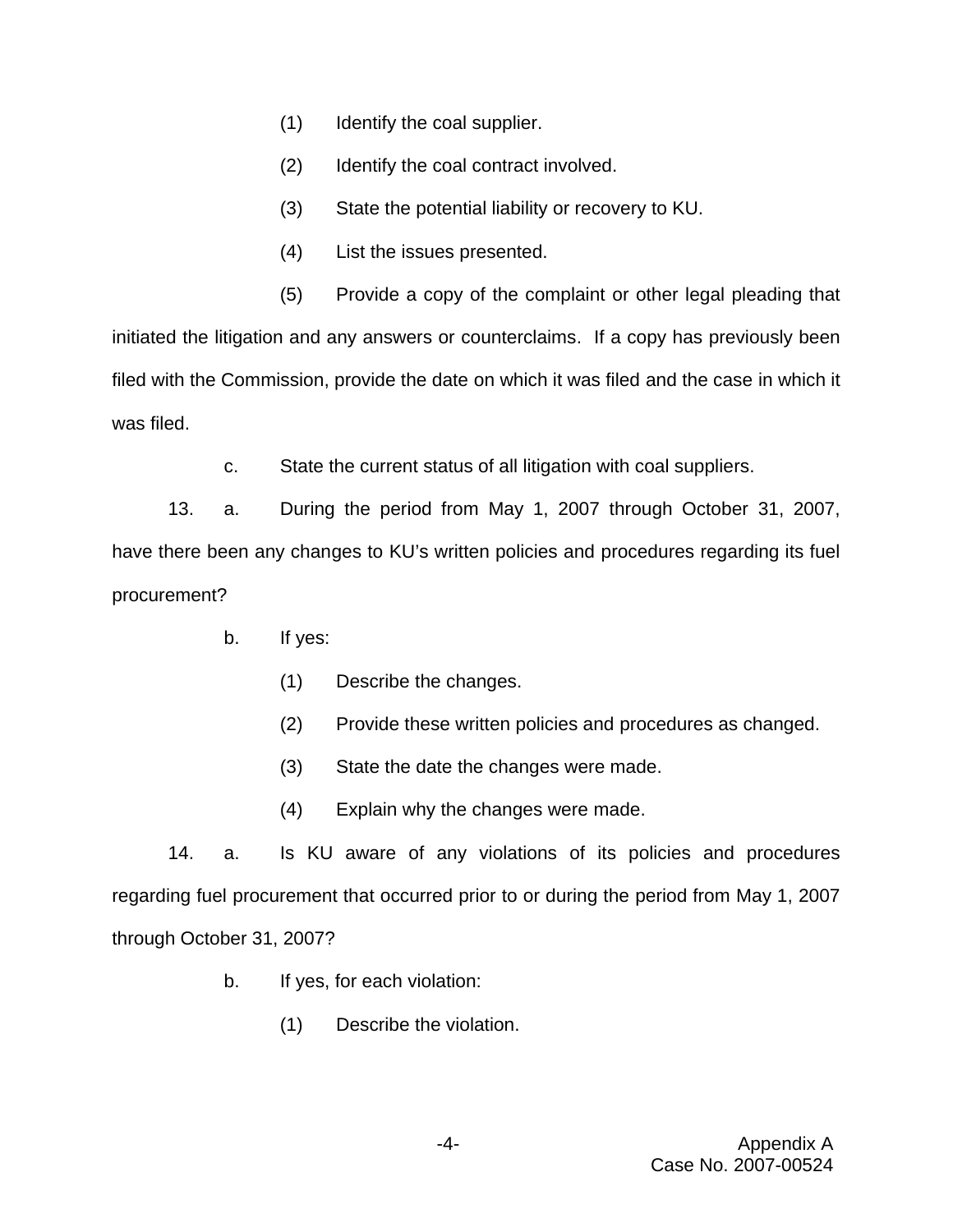(2) Describe the action(s) that KU took upon discovering the violation.

(3) Identify the person(s) who committed the violation.

15. Identify and explain the reasons for all changes that occurred during the period from May 1, 2007 through October 31, 2007 in the organizational structure and personnel of the departments or divisions that are responsible for KU's fuel procurement activities.

16. a. Identify all changes that KU has made during the period under review to its maintenance and operation practices that also affect fuel usage at KU's generation facilities.

b. Describe the impact of these changes on KU's fuel usage.

17. List each written coal supply solicitation issued during the period from May 1, 2007 through October 31, 2007.

a. For each solicitation, provide the date of the solicitation, the type of solicitation (contract or spot), the quantities solicited, a general description of the quality of coal solicited, the time period over which deliveries were requested, and the generating unit(s) for which the coal was intended.

b. For each solicitation, state the number of vendors to whom the solicitation was sent, the number of vendors who responded, and the selected vendor. Provide the bid tabulation sheet or corresponding document that ranked the proposals. (This document should identify all vendors who made offers.) State the reasons for each selection.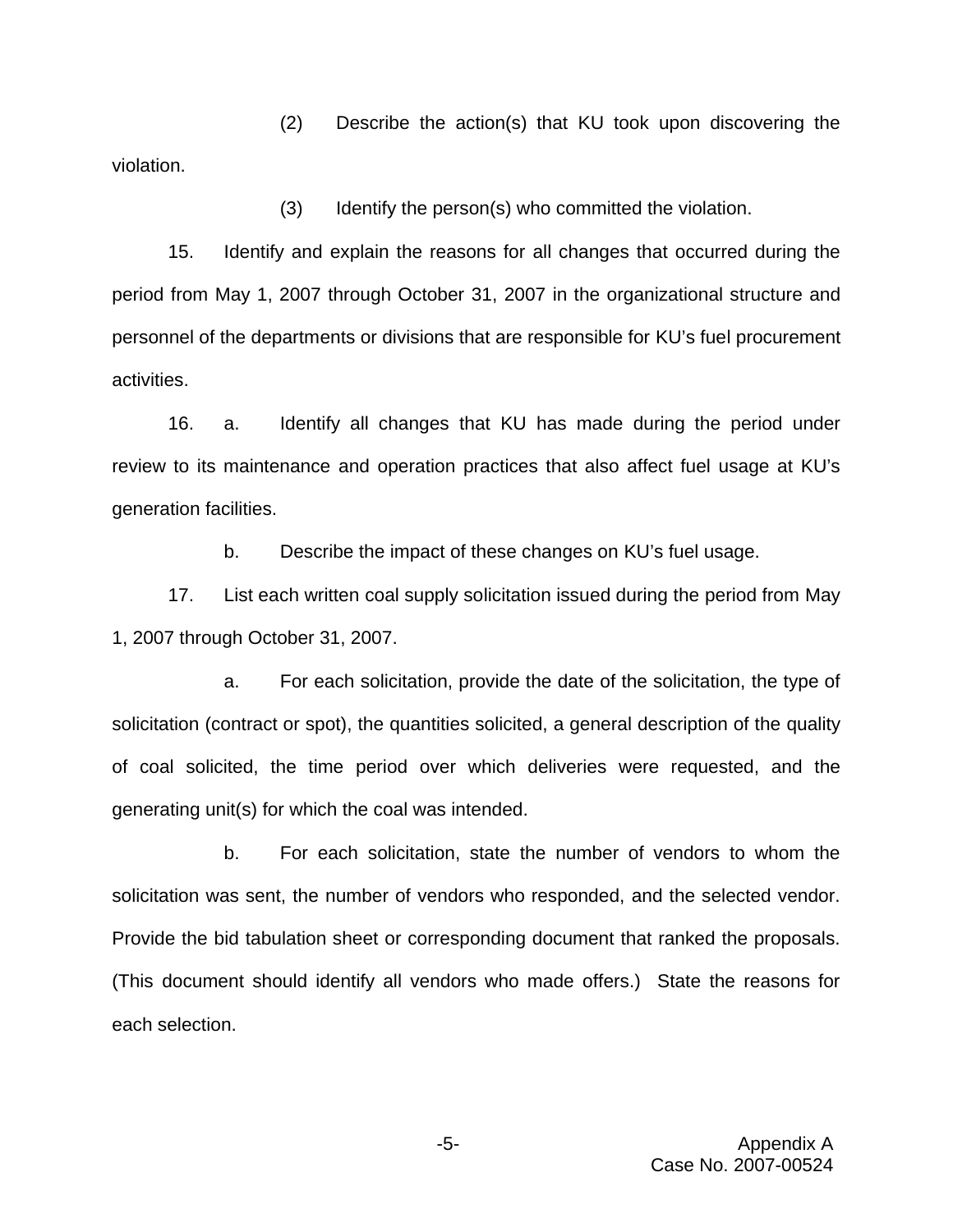18. List each oral coal supply solicitation issued during the period from May 1, 2007 through October 31, 2007.

a. For each solicitation, state why the solicitation was not written, the date(s) of the solicitation, the quantities solicited, a general description of the quality of coal solicited, the time period over which deliveries were requested, and the generating unit(s) for which the coal was intended.

b. For each solicitation, identify all vendors solicited and the vendor selected. Provide the tabulation sheet or other document that ranks the proposals. (This document should identify all vendors who made offers.) State the reasons for each selection.

19. a. List all intersystem sales during the period under review in which KU used a third party's transmission system.

b. For each sale listed above:

(1) Describe how KU addressed for FAC reporting purposes the cost of fuel expended to cover any line losses incurred to transmit its power across the third party's transmission system.

(2) State the line loss factor used for each transaction and describe how that line loss factor was determined.

20. Describe each change that KU made during the period under review to its methodology for calculating intersystem sales line losses.

21. Provide the number of KU's coal purchase contracts which included transportation costs and those that did not during the period May 1, 2007 through October 31, 2007.